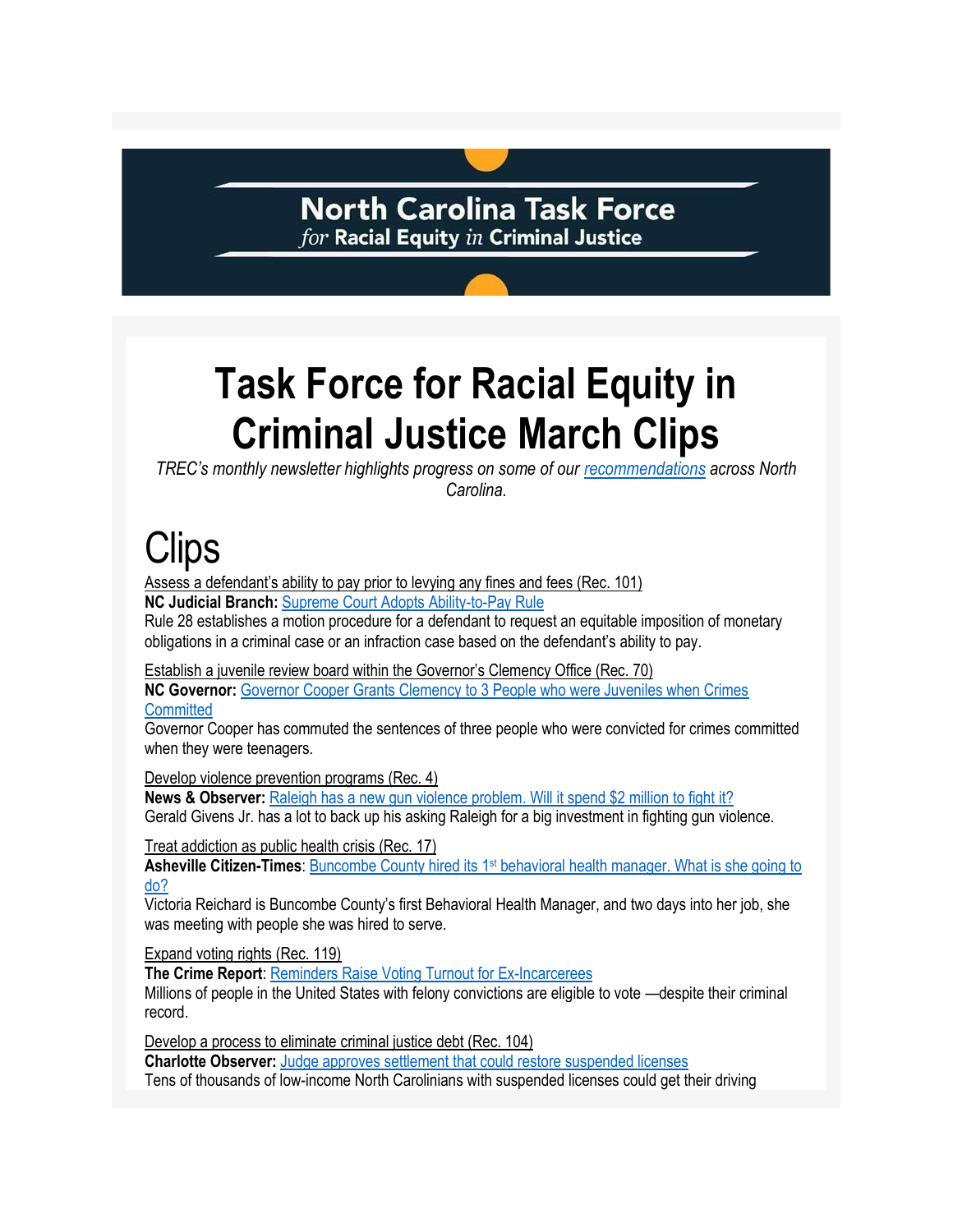privileges back under the settlement of a longstanding class-action lawsuit accusing the state of violating their constitutional rights.

Expand Criminal Justice Fellows Program statewide (Rec. 52)

**Stokes News: [Program offers criminal justice scholarships](http://www.thestokesnews.com/news/33840/program-offers-criminal-justice-scholarships)** 

If you're a high school student or graduate who is interested in a career in criminal justice, you might consider applying to the North Carolina Criminal Justice Fellows Program.

Mandate body worn cameras for all law enforcement agencies (Rec. 47)

ABC 11: [Durham County Sheriff's Office adds body cameras as many large agencies still lag behind](https://abc11.com/police-body-camera-cam-durham-raleigh/11639200/) The nationwide push for trust and transparency from law enforcement has led to more agencies across the nation adopting body cameras, but cost remains a big obstacle.

Respond more appropriately to calls for emergency service (Rec. 1)

**NC Health News:** [NC on track to roll out 9-8-8 mental health crisis hotline](https://www.northcarolinahealthnews.org/2022/03/03/nc-9-8-8-mental-health-crisis-hotline-rollout/?utm_source=iContact&utm_medium=email&utm_campaign=north-carolina-health-news&utm_content=March+3%2C+2022) The hotline offers people experiencing mental distress a different option that is not routed through law enforcement.

Establish and fund restorative justice programs (Rec. 61)

**NC Health News:** [Restorative justice solutions for youth are growing abroad, can they become part of the](https://www.northcarolinahealthnews.org/2022/03/24/restorative-justice-solutions-for-youth-are-growing-abroad-can-they-become-part-of-the-mix-in-the-u-s/)  [mix in the U.S.](https://www.northcarolinahealthnews.org/2022/03/24/restorative-justice-solutions-for-youth-are-growing-abroad-can-they-become-part-of-the-mix-in-the-u-s/)

Improve pretrial release and accountability practices (Recs. 79-83)

**CBS 17:** [Wake County leaders working on changes to pre-trial sentencing program](https://www.cbs17.com/news/local-news/wake-county-news/wake-county-leaders-working-on-changes-to-pre-trial-sentencing-program/) A committee of a dozen Wake County officials is making changes to an already existing pre-trial sentencing program.

### Grant Opportunities

#### **Bureau of Justice Assistance**

The purpose of the Swift, Certain, and Fair (SCF) Supervision Program is to provide state, local, and tribal community supervision agencies with information, resources, and training and technical assistance (TTA) to engage in collaborative problem solving with stakeholders using data and research-informed strategies to assess and improve responses to client behavior in accordance with the principles of swiftness, certainty, and fairness; improve supervision outcomes; prevent recidivism; reduce crime and incarceration in their jurisdictions; promote the fair administration of justice; and advance public safety. Link to additional information:<https://bja.ojp.gov/funding/opportunities/o-bja-2022-171046>

#### **National Institute of Justice**

The objectives of this solicitation are to support applied research that examines: the impact of diversion programs that promote alternatives to arrest and incarceration among persons who experience mental health issues on the administration of justice and public safety; and the impact of restorative justice strategies on the administration of justice and public safety.

Link to additional information:<https://www.grants.gov/web/grants/view-opportunity.html?oppId=338934>

### NCDOJ Cannabis Policy Webinar

The webinar series covers a diverse set of policy issues related to cannabis. On Friday, April 8 at 1 p.m., webinar speakers will look at racial equity issues related to cannabis policy.

Recordings of the webinars and more information are available here:<https://ncdoj.gov/cannabispolicy/>